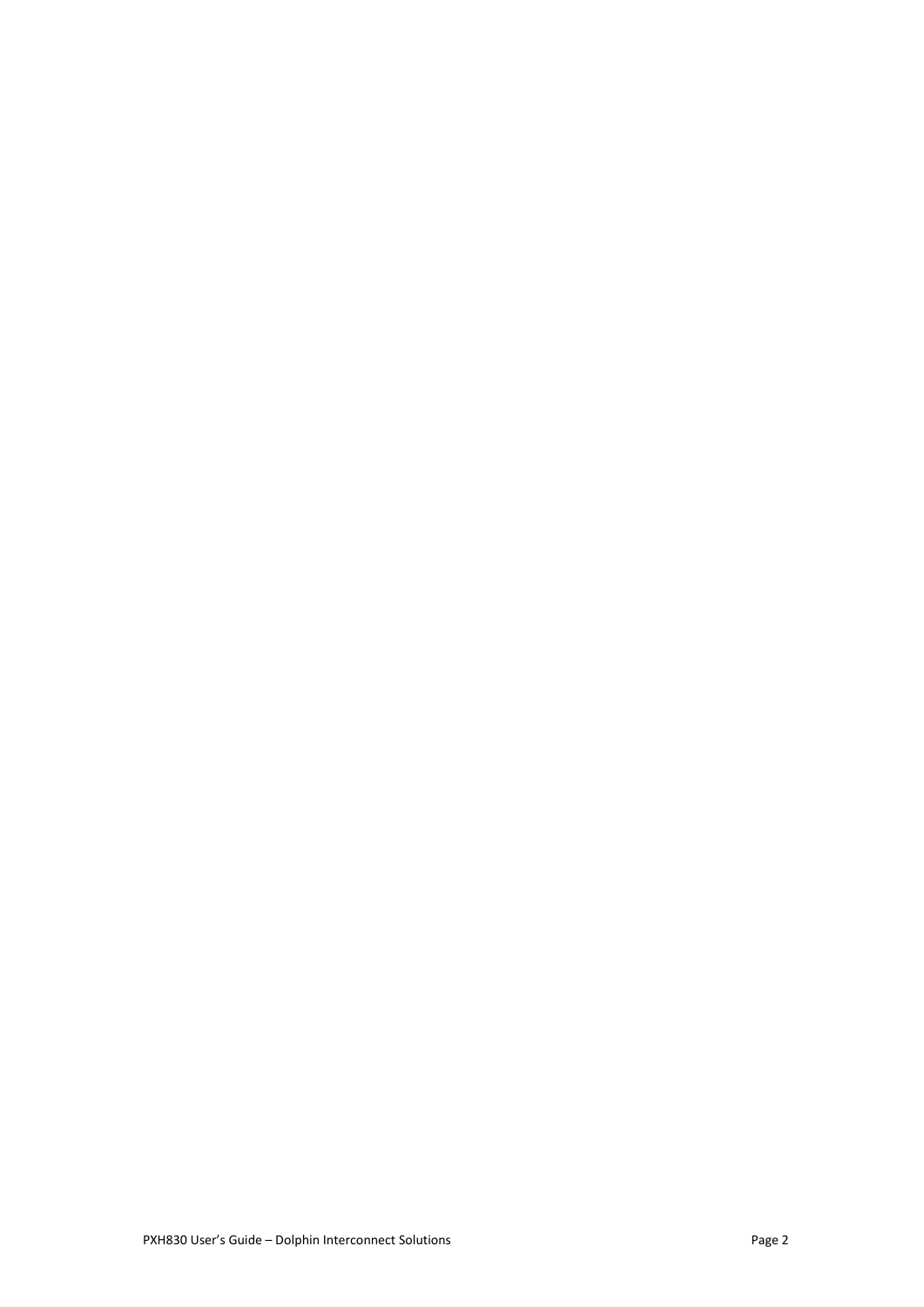# **Table of Contents**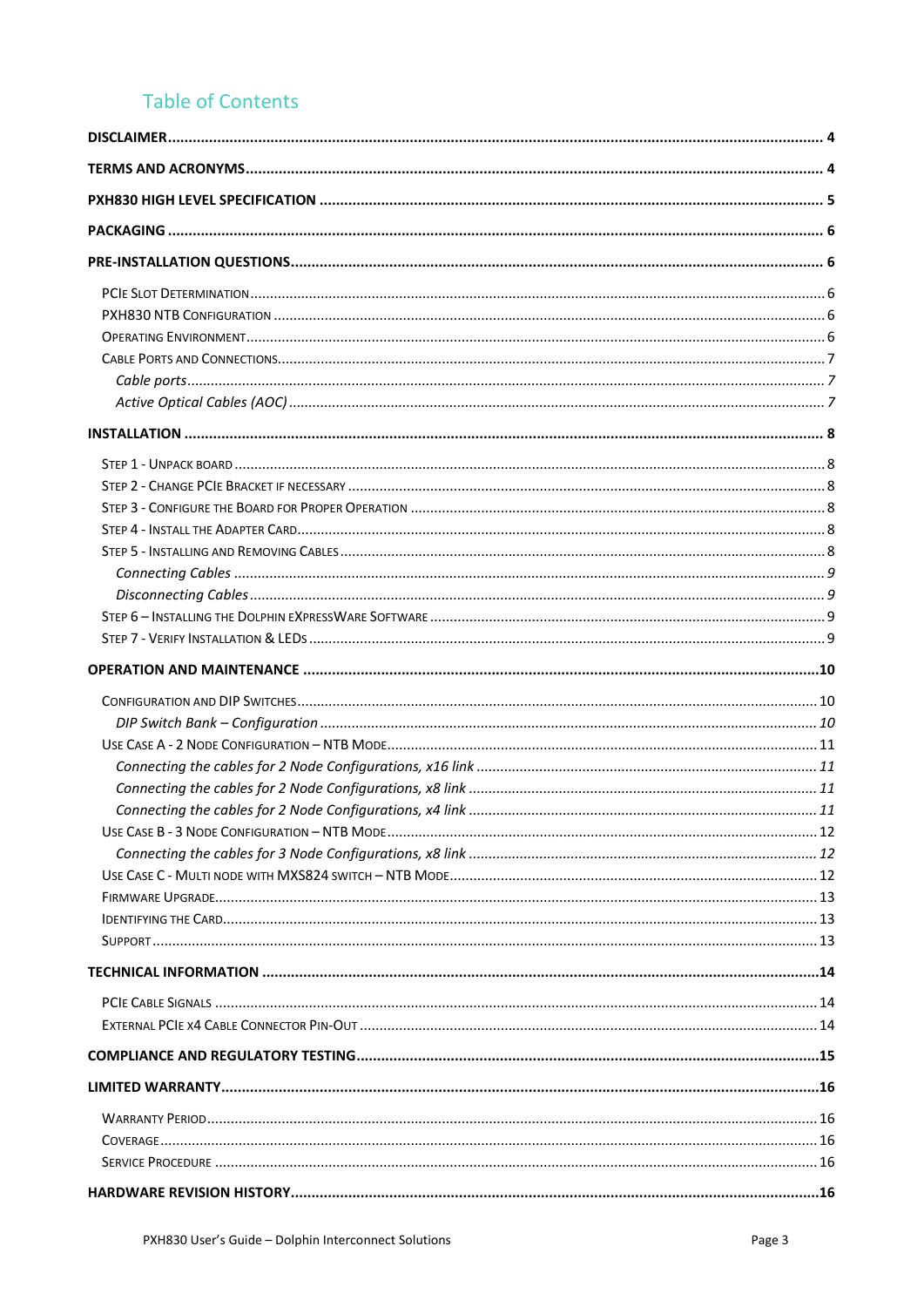### **DISCLAIMER**

DOLPHIN INTERCONNECT SOLUTIONS RESERVES THE RIGHT TO MAKE CHANGES WITHOUT FURTHER NOTICE TO ANY OF ITS PRODUCTS TO IMPROVE RELIABILITY, FUNCTION, OR DESIGN.

TO THE FULLEST EXTENT PERMITTED BY LAW, DOLPHIN WILL NOT BE LIABLE FOR ANY INDIRECT, INCIDENTAL, SPECIAL OR CONSEQUENTIAL DAMAGES (INCLUDING LOST PROFITS, LOST DATA, OR LOSS OF USE) ARISING OUT OF ANY USE OF DOLPHIN'S PRODUCTS, SOFTWARE OR SERVICE PROVIDED. DOLPHIN'S MAXIMUM LIABILITY WILL NOT EXCEED THE TOTAL AMOUNT PAID FOR THE PRODUCT BY THE PURCHASER.

The new PCI Express External Cabling specification 3.0 is as of today not completed and ratified by the PCI SIG. The PXH830 is designed to be compliant to the new specification, but Dolphin cannot guarantee the card will be compliant to the final 1.0 specification.

#### **LIFE SUPPORT POLICY**

DOLPHIN INTERCONNECT SOLUTIONS' PRODUCTS ARE NOT AUTHORIZED FOR USE AS CRITICAL COMPONENTS IN LIFE SUPPORT DEVICES.

### **ENVIRONMENTAL POLICY**

Dolphin is minimizing the amount of printed documentation and software CDs in its shipments; please download additional documentation and software from [www.dolphinics.com.](http://www.dolphinics.com/)

# **Terms and Acronyms**

Important terms and acronyms used in this manual

| AOC                   | Active Optical Cable. PCIe fiber cable assembly.                                                                                                                                                                                                                      |
|-----------------------|-----------------------------------------------------------------------------------------------------------------------------------------------------------------------------------------------------------------------------------------------------------------------|
| <b>CMI</b>            | Cable Management Interface. The 2-wire management interface for communication between subsystems<br>connected by a PCIe 3.0 cable. Details can be found in the PCI-SIG External Cabling Specification 3.0. The CMI<br>functionality is optional with the PXH830 card. |
| <b>CMI Controller</b> | Microcontroller on the PXH830 used to manage and implement the CMI communications.                                                                                                                                                                                    |
| eXpressWare           | Dolphins software stack for PCIe clustering and IO. www.dolphinics.com for more information.                                                                                                                                                                          |
| Lane                  | One PCI Express Lane contains a differential pair for transmission and a differential pair for reception.                                                                                                                                                             |
| Link                  | A collection of one or more PCI Express Lanes providing the communication path between an Upstream and<br>Downstream Port.                                                                                                                                            |
| MiniSAS-HD            | Standard MiniSAS-HD cable with SFF-8644 connectors.                                                                                                                                                                                                                   |
| PCIe 3.0 cable        | PCIe 3.0 cable with SFF-8644 connectors. Complaint to the new PCI-SIG External Cabling Specification 3.0.<br>Support for CMI.                                                                                                                                         |
| Port                  | The PXH830 has four x4 ports, named P1, P2, P3, P4. The physical ports are identified by text on the PCIe<br>brackets. The PCIe chip only supports 2 concurrent NTB connections.                                                                                      |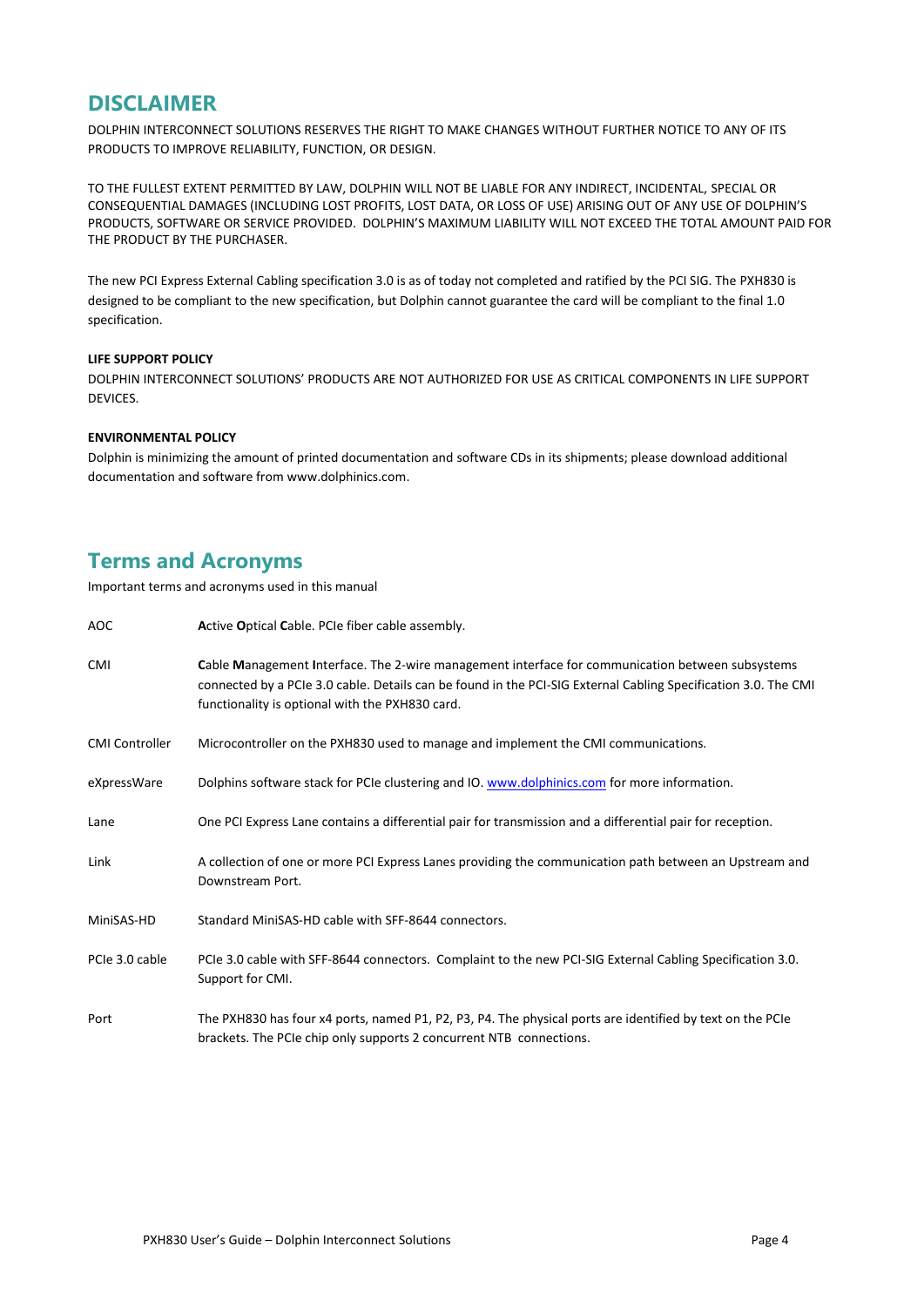# **PXH830 High Level Specification**

The PXH830 is a PCI Express Gen3 x8 NTB adapter card available from Dolphin providing an easy-to-use, multi-functional PCI Express networking solution.

The PXH830 supports PCIe Gen1, Gen2 and Gen3 speeds and x1, x2, x4, x8 and x16 link-widths. The card will operate at the highest common speed shared between the slot and the card (Gen3) and the widest common link-width (x16).

- PCI Express Base Specification, Rev. 3.0.
- PCI Express CEM Specification, Rev. 3.0.
- PCI Express External Cabling Specification Rev 3.0, version 0.7
- PCI Express Gen3 8.0 GT/s per lane signaling 128 GT/s total signaling.
- PCI Express Gen3 x16 edge connector. The card installs in any PCI Express slot that has a physical x16 connector. The slot may have any electrical width  $x1 - x16$ .
- Compliant with PCI Express Gen1 through Gen3 computers and IO systems, auto detection.
- The PXH830 supports NTB connections to two or three other nodes.
- Quad SFF-8644 cable connector
	- o Durability max total 250 mating cycles
	- Cable port configurations
		- o One x16 NTB port
		- o Two x8 NTB ports
- Broadcom / Avago / PLX PEX8733 PCI Express Gen3 chipset.
- 132 nanosecond cut-through latency port to port.
- Support for MiniSAS-HD copper cables up to 9 meters (between PXH830 cards).
- Support for PCI Express 3.0 copper cables with CMI.
- Support for active optical fibers up to 100 meters.
- Low profile, Half length PCI Express Electromechanical Specification, Rev 2.0.
- Dimensions 167.8mm x 68.9 mm
- Comes with both low profile and standard profile PCI Express bracket.
- Host clock isolation. Automatic support for host running CFC or SSC mode.
- VAUX powered board management controllers for flexible configuration and cable management.
- EEPROM recovery option.
- No PCI Express power domain isolation.
- Power consumption:
	- o 12 Volt: Max 14 Watt, typical 10 Watts without AOC attached.
	- o +3.3 Volt: Max 3.3 Watt
	- o +3.3 Volt AUX: Max 1 Watt
	- Port power supply (per cable port): 3.3 Volt +/- 5%, 0.6 A
- Operating Temperature: 0°C 55°C (32°F 131°F), Air Flow: 150 LFM
- Operating Temperature with AOC: 0°C 45°C (32°F 113°F), Air Flow: 150 LFM
- Operating Temperature: 0°C 50°C (32°F 122°F), Air Flow: ~0 LFM
- Relative Humidity: 5% 95% (non- condensing)
- **Regulatory** 
	- o CE
		- o Compliant to EN-55022 (2010), EN 55024 (2010), EN 61000-6-2 (2005), Class A.
		- o RoHS
		- o FCC Class A.
		- o WEEE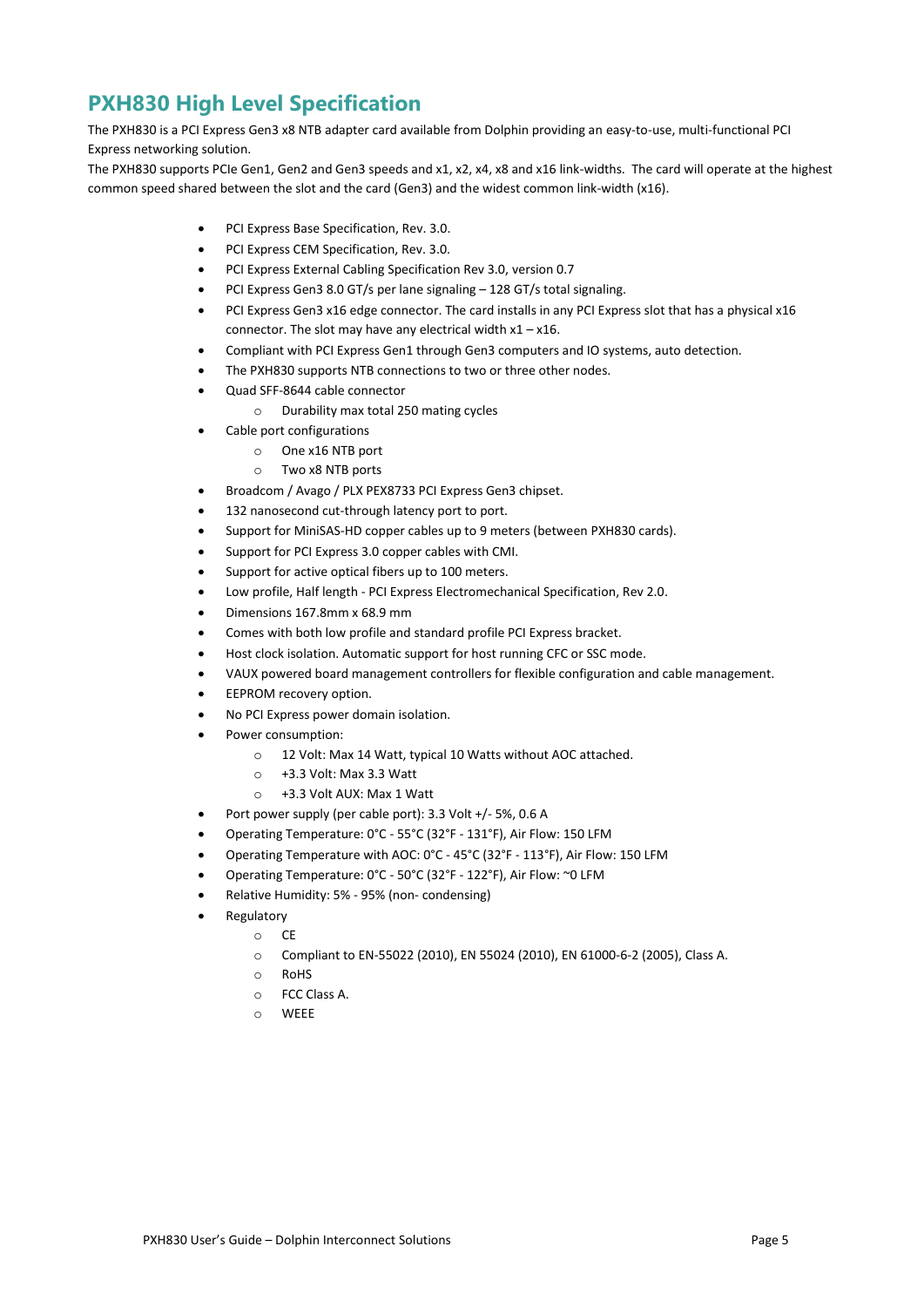# **Packaging**

The PXH830 includes the following components.

- PXH830 Adapter Board with a full height PCIe bracket mounted
- Low profile bracket
- Anti-static bag
- Getting started guide with serial number for quick download of Dolphins eXpressWare PCIe software.

# **Pre-Installation Questions**

Certain steps should be taken prior to installing the PXH830. You should determine the following configuration requirements.

- Which PCIe slot and system will the card be installed in?
- What is the speed and link width of the slot that the card will be installed in?
- What is the operating environment for the Host computer?
- What type and length of cables will be used?
- How to ensure proper operational conditions, temperature and air-flow.

## **PCIe Slot Determination**

The PXH830 supports PCIe Gen1, Gen2 and Gen3 speeds and x1, x2, x4, x8 and x16 link-widths. The slot width and speed will affect the performance of the card. The card can be physically installed in a x4, x8 or x16 connector. The card will auto configure to the slot speed and width.

- Install the board in a slot connecting directly to the CPU for optimal shared memory performance.
- Install the board behind a PCIe switch in the IO system for optimal PCIe peer to peer performance (e.g. between GPUs, FPGAs)

**TIP:** After installing the eXpressWare software, run the "sisci\_benchmarks" benchmark suite to verify the expected performance. Please contact Dolphin support if you need assistance to reach the expected performance.

## **PXH830 NTB Configuration**

The PXH830 has a DIP switch bank to control the main configuration of the card. The DIP switch labeled SW1 can be found close to the upper edge of the board. The default DIP switch setting is single link x16 operations. Alternative configuration settings are two x8 links, or long cable tuning.

## **Operating Environment**

To maximize life time for the product and maintain the warranty, please honor the specified operating temperature and make sure the specified air flow is present. Special care should be considered when PXH830 is used in office type cabinets in combination with other high energy consuming PCIe devices, e.g. not active cooled GPUs:

Operating Temperature: 0°C - 55°C (32°F - 131°F), Air Flow: 150 LFM Operating Temperature with AOC: 0°C - 45°C (32°F - 113°F), Air Flow: 150 LFM Operating Temperature: 0°C - 50°C (32°F - 122°F), Air Flow: ~0 LFM Relative Humidity: 5% - 95% (non- condensing)

**TIP:** After installing the Dolphin eXpressWare software, you can use the tool dis\_diag to determine the actual board temperatures.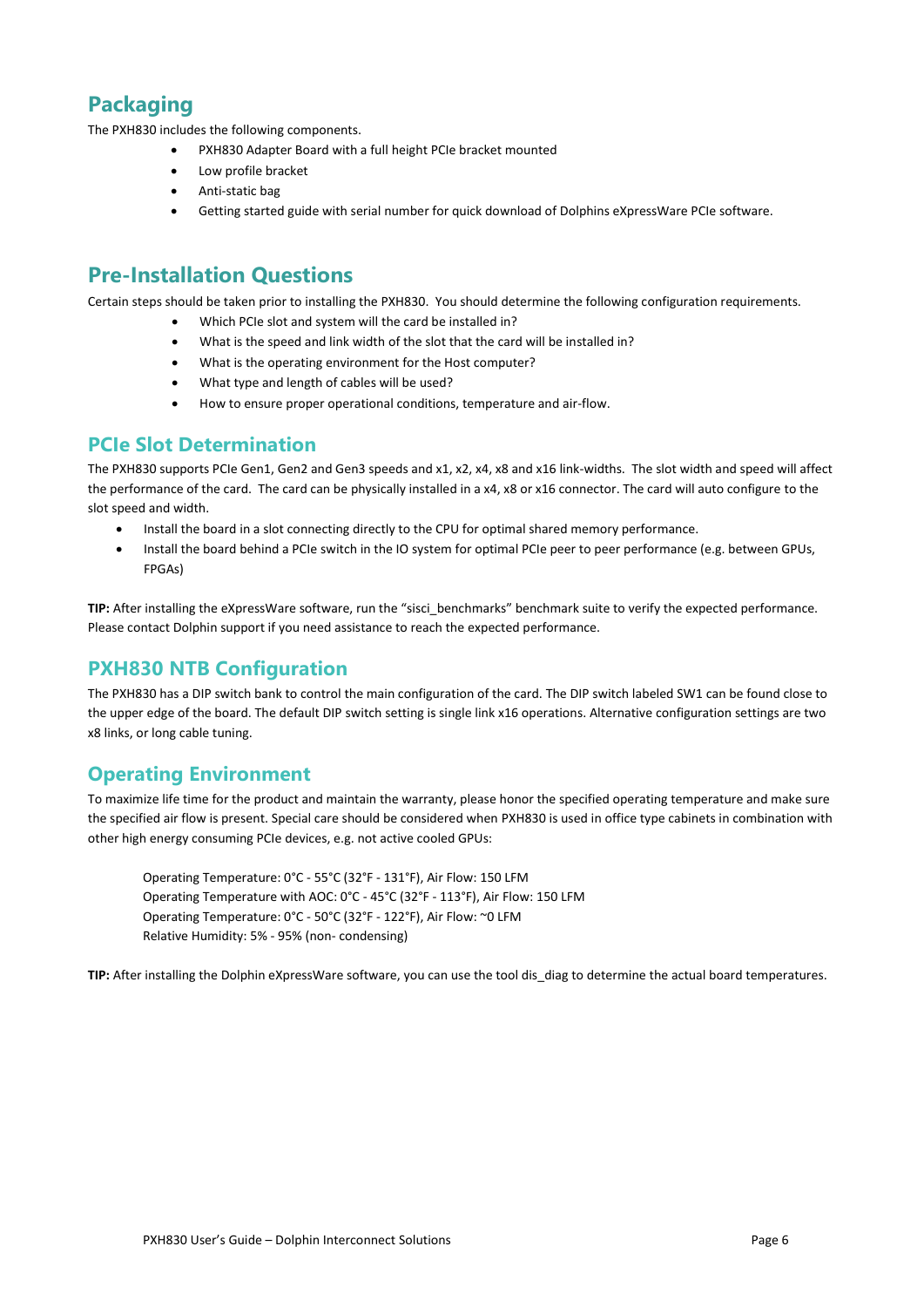# **Cable Ports and Connections**

The PXH830 is designed to support both long and short cables and comes with two types of PCIe link tuning parameters. The default configuration supports cables between 0.5 and 3 meters or fiber cables (AOC). To use cables longer than 3 meters, please use DIP-Switch OPT2 to enable the long cable tuning.

### **Cable ports**

The PXH832 has a quad SFF-8644 connector. Each port implements 4 PCIe lanes. The ports are numbered as shown in Figure 1 [PCIe bracket](#page-6-0) below.

The PXH830 cable connector is compliant to the SFF-8644 industry specification and supports x4/x8 Mini-SAS HD cables or x4/x8 PCI Express 3.0 cables (PCIe 3.0 cable) compliant to the PCIe External Cabling Specification 3.0. Four x4 or two x8 cables are needed for full PCIe x16 connectivity. Currently, the PXH830 card does not benefit from the new PCIe 3.0 cable, a future firmware release may add support for optional, advanced PCIe networking management if PCIe 3.0 cabes are installed.

### **Active Optical Cables (AOC)**

The PXH830 card is compliant with active fiber optic cables up to 100 meters. No special configuration is required.



<span id="page-6-0"></span>**Figure 1 PCIe bracket**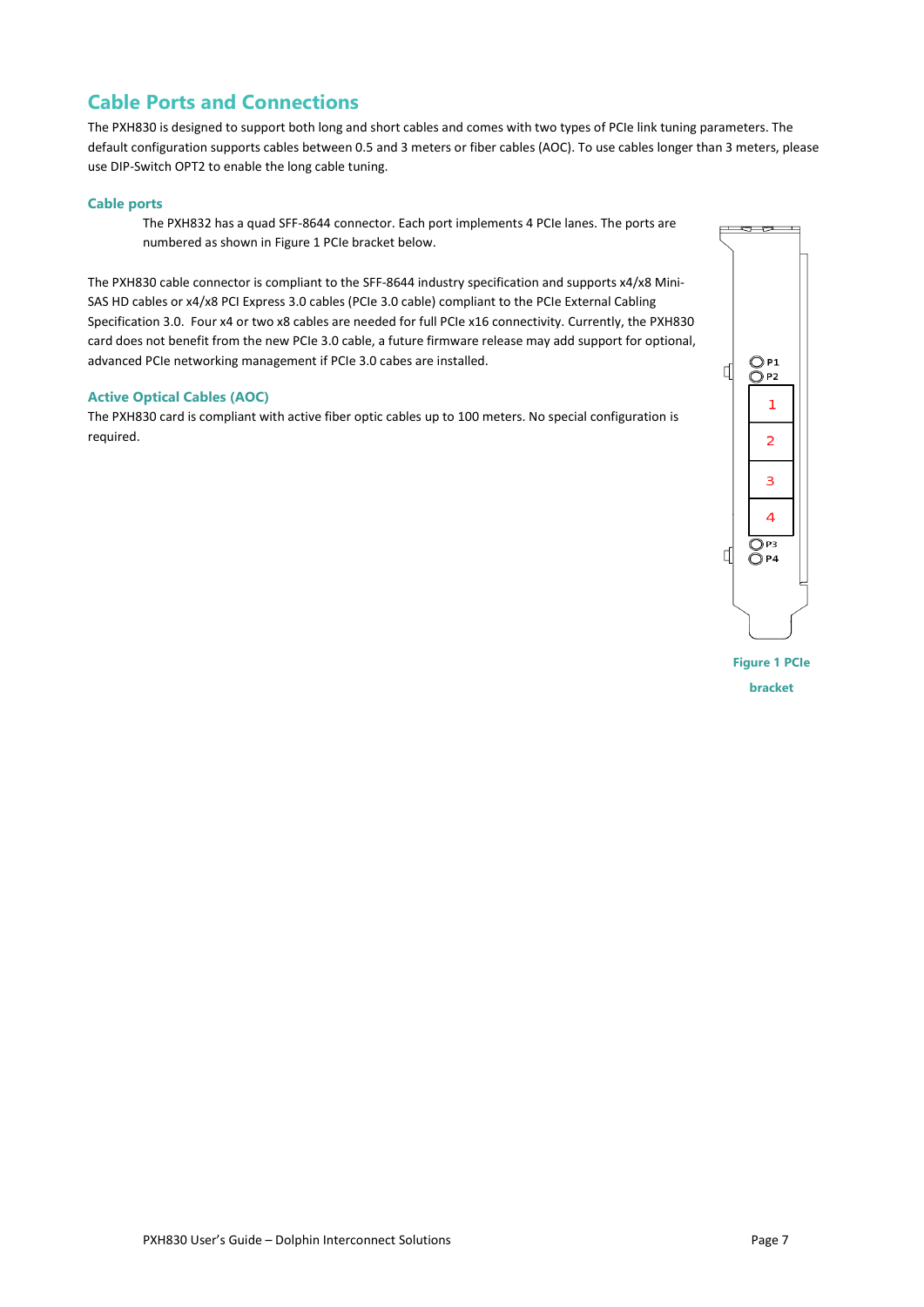# **Installation**

# **Step 1 - Unpack board**

The PXH830 card is shipped in an anti-static bag to prevent static electricity damage. The card should only be removed from the



bag after ensuring that anti-static precautions are taken. Static electricity from your clothes or work environment can damage your PCI Express adapter card or your PC. Always wear a grounded anti-static wrist strap while opening the PC and when the PXH830 is removed from the anti-static bag.

Unpack the PXH830 from the anti-static bag using proper anti-static procedures.

# **Step 2 - Change PCIe Bracket if necessary**

The PXH830 package includes a standard and low profile PCI Express bracket. By default, the standard height bracket is installed on the board. If you need to replace the mounted bracket with a low profile bracket, carefully unscrew the two mounting screws to remove the full height bracket. Save the two mounting screws and replace the bracket with the low profile bracket. Use the two mounting screws to install the low profile bracket. The screws should be carefully tightened, but be careful not to over-tighten. Make sure you are properly grounded to avoid static discharges that may destroy the adapter card before performing this procedure.

# **Step 3 - Configure the Board for Proper Operation**

Set the DIP switch settings for the required NTB use case.



Table 1: PXH830 SW1 configuration settings. OPT 1 and OPT2 can be combined.

## **Step 4 - Install the Adapter Card**

Before installing the adapter card, make sure you are properly grounded to avoid static discharges that may destroy your computer



or the adapter card. Ensure you are properly grounded before opening your computer or the anti-static bag containing the PXH830. Please follow your computer's or expansion chassis manual on how to install a PCI Express card.

The PXH830 Adapter card can be installed into any PCI Express x16 slot. The PXH830 supports PCI Express Gen1, Gen2 and Gen3 signaling. NOTE: A Gen3 slot is recommended as it typically doubles the performance compared to a Gen2 slot. The PXH830 is an x16 card, so maximum performance will only be attained if the slot provides full electrical x16 signaling.

The PXH830 supports hosts using either spread spectrum or constant frequency clocking. The card implements clock isolation.

## **Step 5 - Installing and Removing Cables**

Installing and removing cables can be done while the systems are running. Hot plugging / removing cables are fully supported.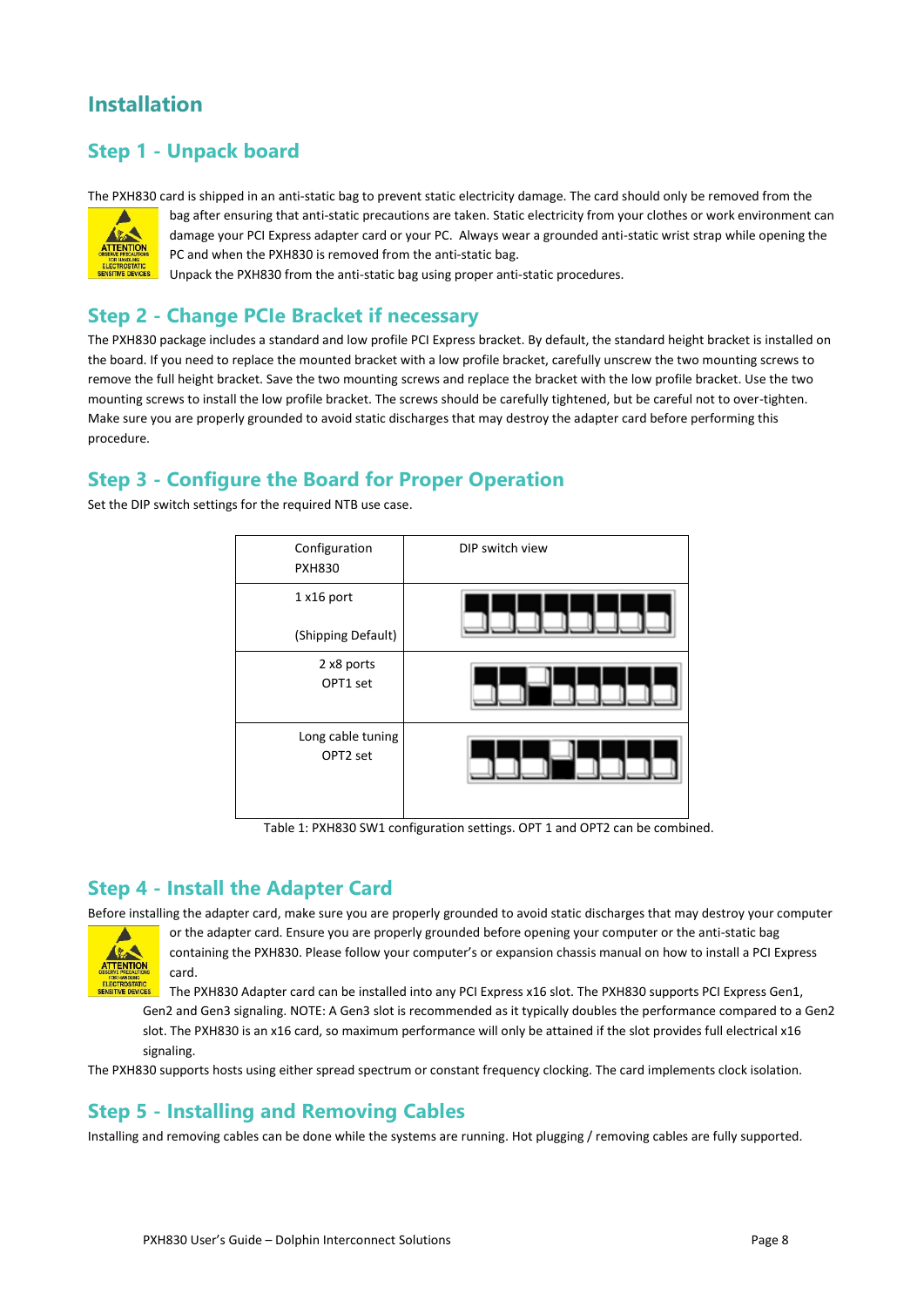#### **Connecting Cables**

Please carefully install the cable connector into the connector housing on the PXH830 adapter card. To install the cable, match the cable house with the connector on the PXH830 adapter card. Use even pressure to insert the connector until it is secure. Adhere to ESD guidelines when installing the cables to ensure you don't damage the board. Computer cables should always use strain relief to protect the connected equipment from excessive force on the cable. This is especially important for cables between racks. Note that for wider than x4 connections, the same cable-ports (ie port 1 through 4) should be used on both hosts to ensure that the cards properly link up as x8 or x16.

The PXH830 supports both copper and active optical cables (AOC). Specifications can be found in [Table 1.](#page-8-0) The max distance may change if connecting to other PCIe products.

| Cable                 | Speed | <b>Distance</b> |
|-----------------------|-------|-----------------|
| Copper MiniSAS-HD     | Gen3  | 9 meters        |
| Copper MiniSAS-HD     | Gen1  | 12 meters       |
| Copper PCIe 3.0 cable | Gen3  | TRD             |
| Fiber optic (AOC)     | Gen3  | 100 meters      |

**Table 1: Cable Specifications**

#### <span id="page-8-0"></span>**Disconnecting Cables**

Please carefully pull the release tab to release the cable from the locking latches and gently pull the cable out of the connector guides.

# **Step 6 – Installing the Dolphin eXpressWare Software**

The PXH830 adapter card is compliant with Dolphin's eXpressWare software package for the PX product line. Please visit

#### <http://www.dolphinics.com/px.html>

to register and download the latest documentation and software. It is recommended to follow the quick installation guide found on the web page above to install the software for your operating system.

**TIP:** Dolphin provides software and documentation for several product families; **please remember to select the PX product family before downloading**. The PXH830 requires Dolphin software version DIS 5.4.0 or higher to operate.

The software download requires a password to log in. **The password will automatically be emailed to you if you follow the instructions found on the getting started document bundled with the adapter card.** If you fail to provide the correct serial number found on the getting started document, your request will be managed manually.

### **Step 7 - Verify Installation & LEDs**

The PXH830 comes with 4 bi-color LEDs which show the corresponding cable port status according to [Table 2: LED b](#page-8-1)elow. Please note that the eXpressWare software must be installed and configured properly to ensure the LEDs are lit correctly.

The LEDs are visible through cut-outs in the PCIe bracket on each side of the cable connector block.

| <b>LED</b> color      | <b>Function</b>               |  |  |  |
|-----------------------|-------------------------------|--|--|--|
| Off                   | No cable installed            |  |  |  |
| Yellow                | Cable installed, no link      |  |  |  |
| Green                 | Cable installed, link gen 3   |  |  |  |
| Green blinking        | Cable installed, link gen 1/2 |  |  |  |
| Table 2: LED behavior |                               |  |  |  |

<span id="page-8-1"></span>Please install the Dolphin eXpressWare software and run the included verification tests as suggested by the software installation procedure and documentation.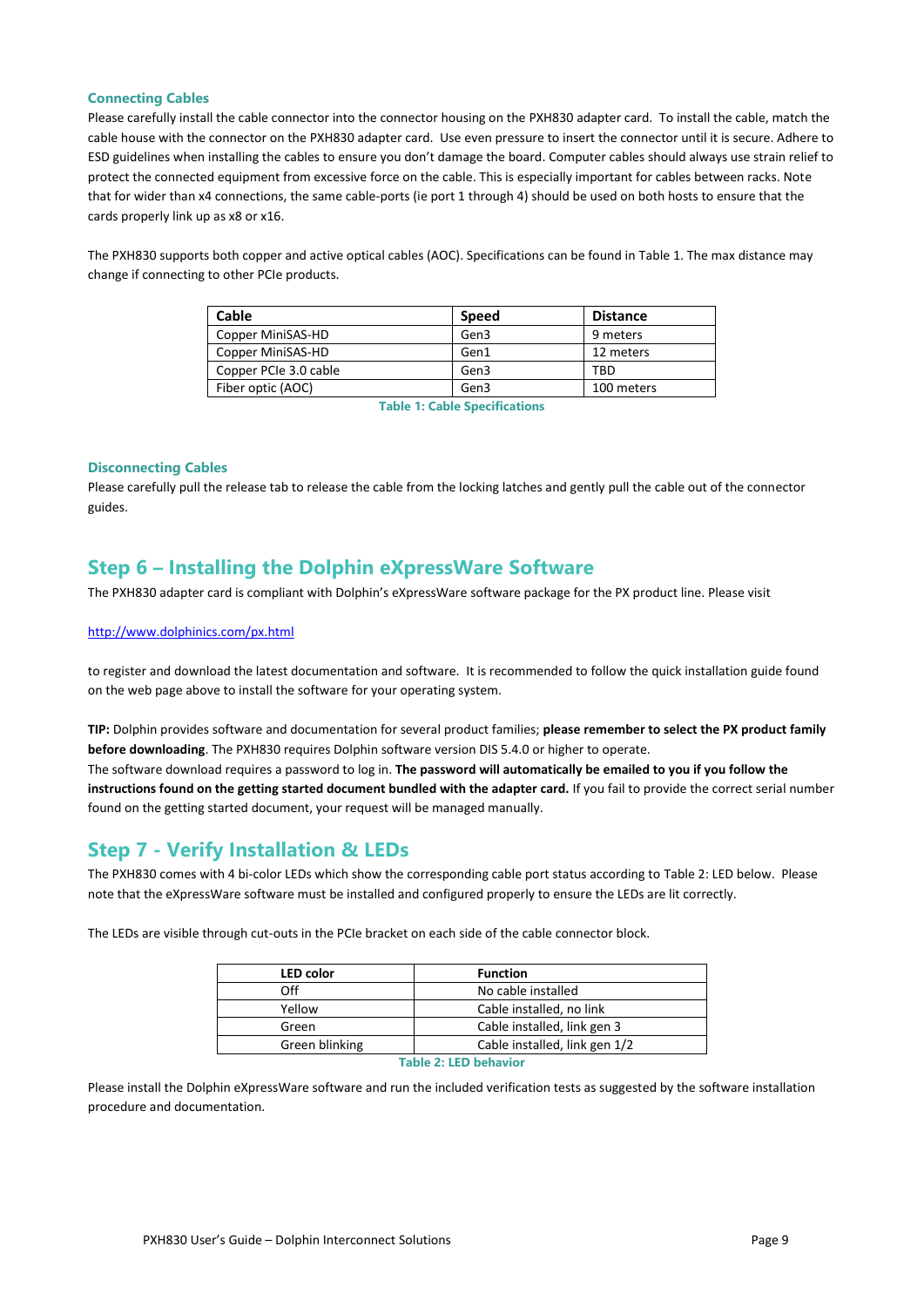# **Operation and Maintenance**

# **Configuration and DIP Switches**

The PXH830 has one bank of 8 DIP switches. The default factory setting for the PXH830 is NTB mode, short cable, and single (up to x16) link connection.

The PXH830 has DIP switches for setting special modes or operations. Please carefully read the documentation before modifying any DIP switch settings. Please pay close attention to ON and OFF positions written on the DIP switch.

### **DIP Switch Bank – Configuration**



[Figure 1: DIP Switch](#page-9-0) show the bank of DIP switches for the PXH830. It is used to configure the adapter card. Please leave all undocumented DIP switches in the default position. The table below lists all options and DIP switch settings for the card

<span id="page-9-0"></span>**Figure 2: DIP Switch**

| DIP no. | <b>Name</b>                                                                                        | <b>Description</b>                                           | ON                                                       | <b>OFF</b>                                                | <b>Default</b> |
|---------|----------------------------------------------------------------------------------------------------|--------------------------------------------------------------|----------------------------------------------------------|-----------------------------------------------------------|----------------|
| 1       | <b>TRANSP</b>                                                                                      | Leave in default position                                    | Not used                                                 | NTB mode, Normal<br>operation                             | <b>OFF</b>     |
| 2       | <b>TARGET</b>                                                                                      | Leave in default position                                    | Not used                                                 | Normal operation                                          | <b>OFF</b>     |
| 3       | OPT1<br>Enable dual x8 link configuration<br>Dual x8 link on cable<br>ports 1-2 and 3-4<br>$1 - 4$ |                                                              | Single x16 link, cable ports                             | <b>OFF</b>                                                |                |
| 4       | OPT <sub>2</sub>                                                                                   | Enable long-cable configuration                              | Support cables of 4-9m<br>length                         | Supports cables of 0.4-3m<br>length or fiber optic cables | <b>OFF</b>     |
| 5       | OPT3                                                                                               | TBD                                                          | TBD                                                      | Normal operation                                          | <b>OFF</b>     |
| 6       | OPT4                                                                                               | <b>CMI Disable</b>                                           | Will disable the CMI<br>interface.                       | CMI will be used if a PCIe<br>3.0 cable is detected       | <b>OFF</b>     |
| 7       | <b>RES</b>                                                                                         | Holds the management processors<br>in reset                  | Board management is<br>Normal operation<br>held in reset |                                                           | <b>OFF</b>     |
| 8       | <b>SAFE</b>                                                                                        | Enables the card to boot if the<br>EEPROM has been corrupted | Safe EEPROM                                              | Normal operation                                          | <b>OFF</b>     |

Note: Some DIP switch configuration options may be changed in the future versions. Please always consult the latest user guide for details.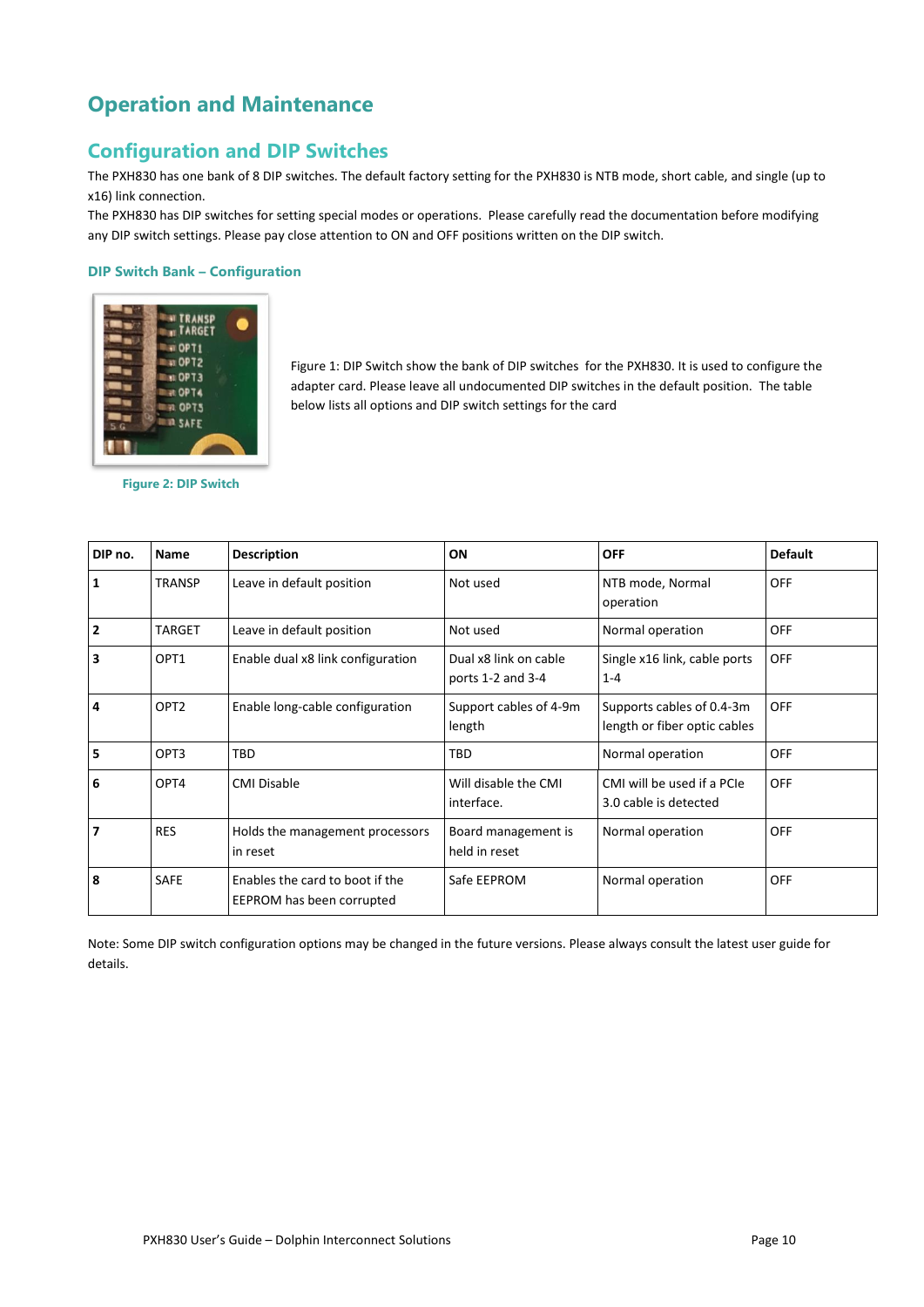# **Use Cases Summary and Settings**

The PXH830 card may be used in the following use cases as summarized i[n Table 3: Use Case DIP switch settings](#page-10-0) below.

| <b>Use</b> | <b>Description</b>                                                   | DIP switch setting                                                        |
|------------|----------------------------------------------------------------------|---------------------------------------------------------------------------|
| case       |                                                                      |                                                                           |
| A          | Two node NTB configuration. Both<br>systems have PXH830 installed.   | OPT2 on if long cables<br>All other off                                   |
| в          | Three node NTB configuration. All systems<br>have a PXH830 installed | OPT1 on to enable two x8 links<br>OPT2 on if long cables<br>All other off |
|            | Multi node with MXS824 switch                                        | All DIP Switches off                                                      |

**Table 3: Use Case DIP switch settings**

# <span id="page-10-0"></span>**Use Case A - 2 Node Configuration – NTB Mode**

Each node has a PXH830 adapter and a direct x4, x8 or x16 cable connection to the other system. This configuration is fully supported by all Dolphin software, from version DIS 5.4.0 and newer. Both PXH830 adapter cards operate in NTB mode. The DIP-Switch is set to all off, except if a long cable is used.

### **Connecting the cables for 2 Node Configurations, x16 link**

To establish an x16 link, a given port number should be connected to the same port number on the other card. Table 4: Required x16 cabling. Always connect a cable

from Port #x to Port #x

| Port,          | Port,          |
|----------------|----------------|
| <b>Host</b>    | Host           |
| А              | В              |
| P1             | P1             |
| P <sub>2</sub> | P <sub>2</sub> |
| P <sub>3</sub> | P <sub>3</sub> |
| P4             | P4             |



A failure connecting any of the cables will cause the link to re-train to x8 or x4.

#### **Connecting the cables for 2 Node**

#### **Configurations, x8 link**

To establish an x8 link, please select one of the alternatives below. Table 5: Alternative x8 cabling, select alternative 1, 2, 3 or 4.

| <b>Alternatives</b> | Host           | Host           |
|---------------------|----------------|----------------|
|                     | А              | В              |
|                     | P1             | P1             |
|                     | P <sub>2</sub> | P2             |
| 2                   | P1             | P3             |
|                     | P <sub>2</sub> | P4             |
| 3                   | P3             | P1             |
|                     | P <sub>4</sub> | P <sub>2</sub> |
| 4                   | P3             | P3             |
|                     | P <sub>4</sub> | P4             |

#### **Connecting the cables for 2 Node Configurations, x4 link**

To establish an x4 link when in dual port mode, please connect any port to any port on the other card.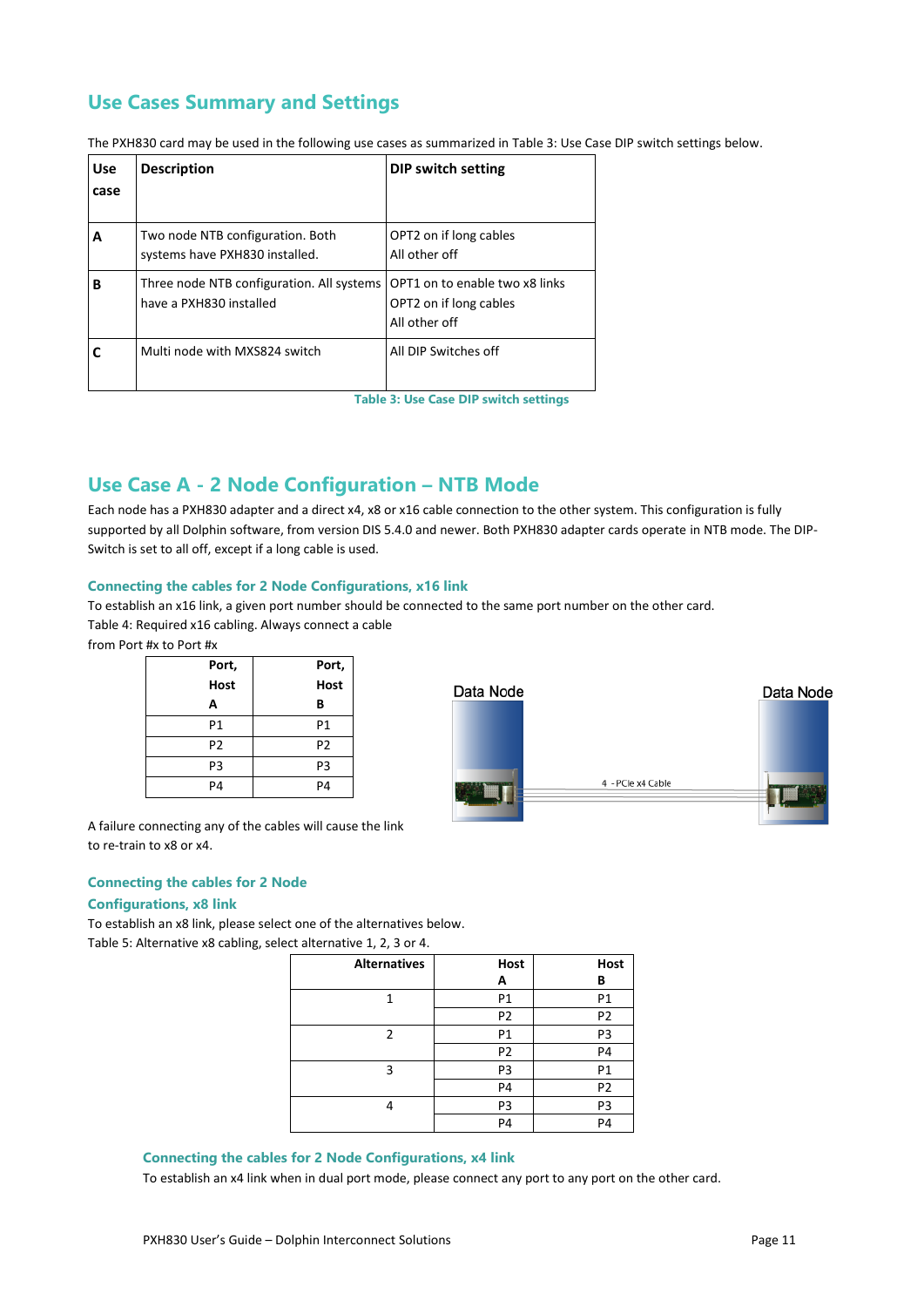### **Use Case B - 3 Node Configuration – NTB Mode**

Each node has a PXH830 adapter and a direct x4 or x8 cable connection is used between all systems. This configuration is fully supported by all Dolphin software, from version DIS 5.4.1 and newer. All PXH830 adapter cards operate in NTB mode. The DIP-Switch OPT1 is ON to enable dual port mode.



#### **Connecting the cables for 3 Node Configurations, x8 link**

Connect the cables between two nodes as described above, connecting two nodes x8. Connect the third node to the two other cards using similar rules. Always connect P1 + P2 to P1 + P2 or P3 + P4

### **Use Case C - Multi node with MXS824 switch – NTB Mode**

Each node has a PXH830 adapter and a direct x4, x8 or x16 cable connection to the MXS824 switch. This configuration is fully supported by all Dolphin software, from version DIS 5.7.0 and newer. All PXH830 adapter cards operate in NTB mode. All DIP-Switches are off. The drawing below shows a 12-node cluster.



Please consult the MXS824 Users Guide for information how to configure the MXS824 switch for x4, x8 or x16 links and how to build larger configurations.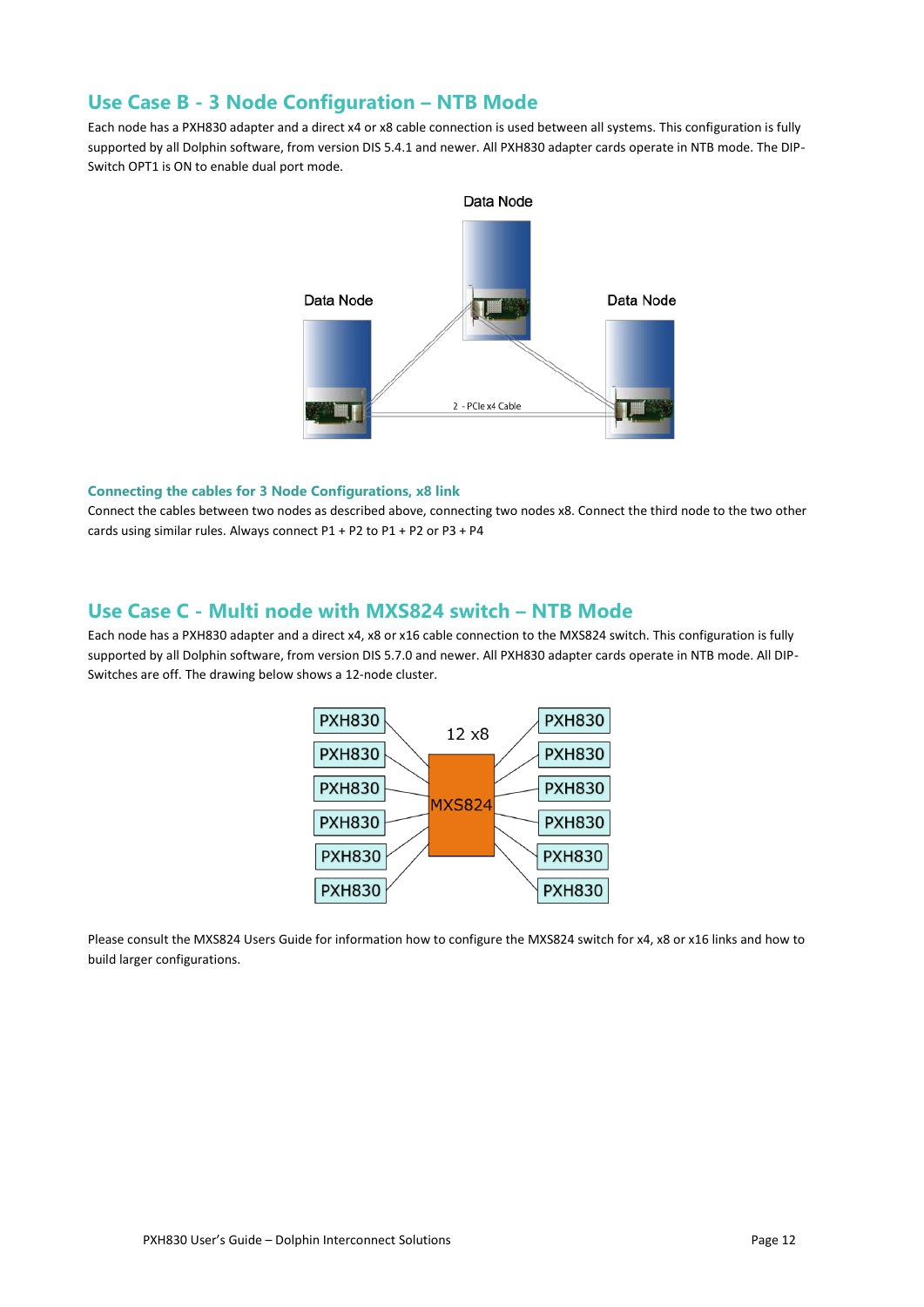# **Firmware Upgrade**

The PXH830 design uses a microcontroller to implement the PCIe CMI protocol and other maintenance functions. Dolphin may from time to time publish updated firmware for the microcontroller or EEPROM data for the card. Please note that standard PLX firmware tools cannot be used to upgrade the firmware. Please contact Dolphin for more information.

# **Identifying the Card**

The card has a label-sticker with the serial number in the format 'PXH830-YY-ZZZZZZ', where YY denotes the card revision (e.g. CC) and ZZZZZZ denotes the serialized production number (e.g. 012345) – this whole string makes up the serial number of the card (i.e. PXH830-CC-012345).

You can also get this information using lspci in Linux:

First, identify the devices for the Dolphin Host card:

| #Ispci                                                                                                                                                                                                                                              |  |
|-----------------------------------------------------------------------------------------------------------------------------------------------------------------------------------------------------------------------------------------------------|--|
| 0a:00.0 PCI bridge: PLX Technology, Inc. Device 8733 (rev ca)<br>0a:00.1 System peripheral: PLX Technology, Inc. Device 87d0 (rev ca)                                                                                                               |  |
| 0a:00.2 System peripheral: PLX Technology, Inc. Device 87d0 (rev ca)<br>0b:08.0 PCI bridge: PLX Technology, Inc. Device 8733 (rev ca)<br>0c:00.0 Bridge: PLX Technology, Inc. PEX 8732 32-lane, 8-Port PCI Express Gen 3 (8.0 GT/s) Switch (rev ca) |  |

run lspci, and identify the card. It will show up as something like

Than

| $[root@metry \n~]$ # Ispci -s a:0.0 -v                                                     |
|--------------------------------------------------------------------------------------------|
| 0a:00.0 PCI bridge: PLX Technology, Inc. Device 8733 (rev ca) (prog-if 00 [Normal decode]) |
| Flags: bus master, fast devsel, latency 0, IRQ 37, NUMA node 0                             |
| Memory at f4900000 (32-bit, non-prefetchable) [size=256K]                                  |
| Bus: primary=0a, secondary=0b, subordinate=0c, sec-latency=0                               |
| Memory behind bridge: f0000000-f48fffff                                                    |
| Prefetchable memory behind bridge: 0000000040000000-0000000007fffffff                      |
| Capabilities: [40] Power Management version 3                                              |
| Capabilities: [48] MSI: Enable+ Count=1/8 Maskable+ 64bit+                                 |
| Capabilities: [68] Express Upstream Port, MSI 00                                           |
| Capabilities: [a4] Subsystem: Dolphin Interconnect Solutions AS Device 0830                |
| Capabilities: [100] Device Serial Number 00-00-42-43-00-00-00-67                           |
| Capabilities: [fb4] Advanced Error Reporting                                               |
| Capabilities: [138] Power Budgeting                                                        |
| Capabilities: [10c] #19                                                                    |
| Capabilities: [148] Virtual Channel                                                        |
| Capabilities: [e00] #12                                                                    |
| Capabilities: [b00] Latency Tolerance Reporting                                            |
| Capabilities: [b70] Vendor Specific Information: ID=0001 Rev=0 Len=010                     |
| Varnal drivar in ucar naianart                                                             |

This shows the card as revision 0x4243 (hexadecimal values of the 'CC' letters in the ASCII table), with the production number 0x00000067 (0000103 in decimal).

## **Support**

More information about the product, support and software download can be found at<http://www.dolphinics.com/>px.html. Please email [pci-support@dolphinics.com](mailto:pci-support@dolphinics.com?subject=PXH830%20question) if you have any questions.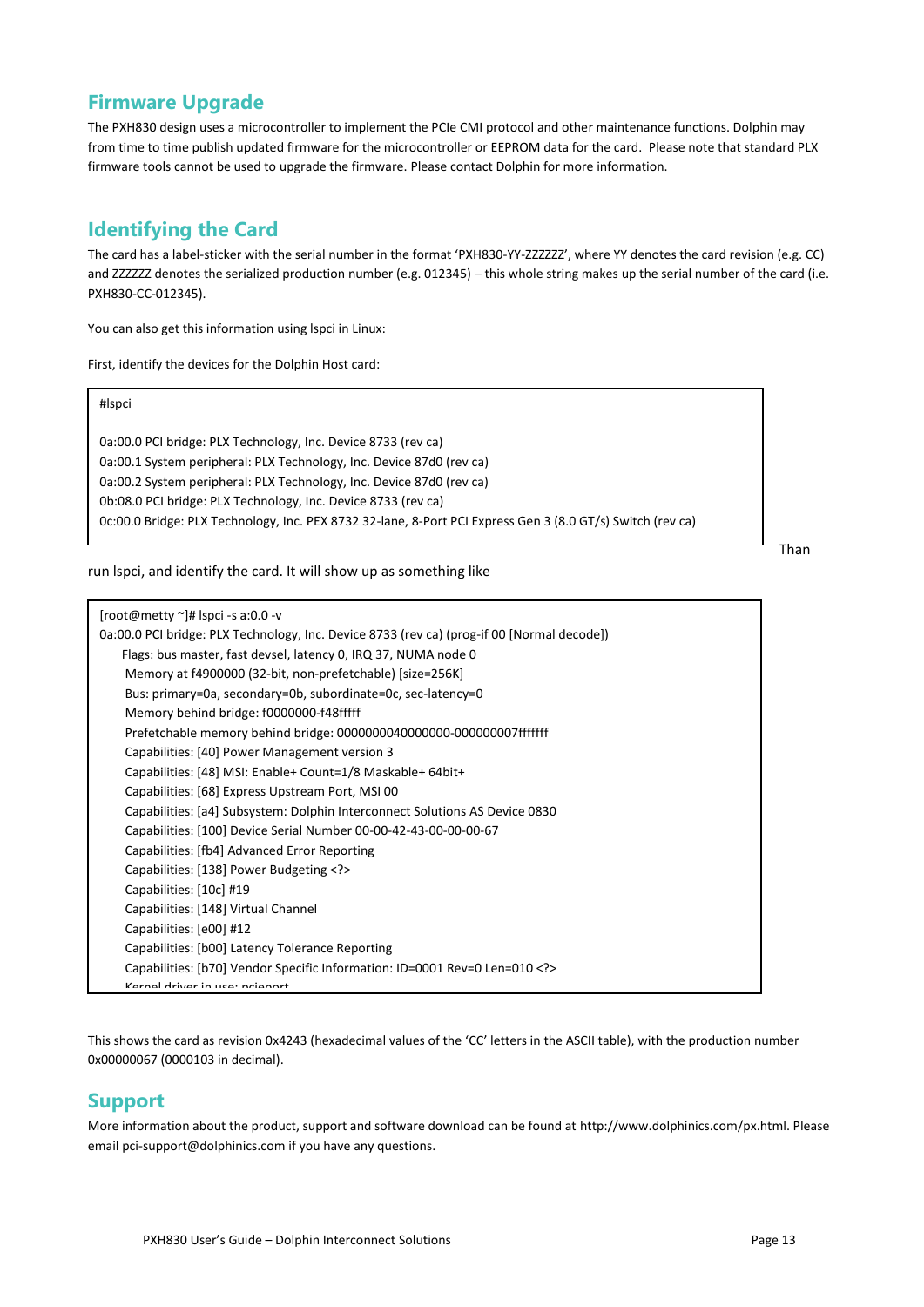# **Technical Information**

# **PCIe Cable Signals**

The external PCI Express cable connector (SFF-8644) and cabling support the following signals:

- PETpN/PETnN: PCI Express Transmitter pairs, labeled where N is the Lane number (starting with 0); "p" is the true signal while "n" is the complement signal.
- PERpN/PERnN: PCI Express Receiver pairs, labeled where N is the Lane number (starting with 0); "p" is the true signal while "n" is the complement signal.
- PWR: Power to support AOC and signal conditioning components within the cable assembly.
- MGTPWR: Power supplied to the connector for cable management components that are needed while the link is not active. This needs to be active if the subsystem has power.
- CBLPRSNT#: Cable present detect, an active-low signal pulled-down by the cable when it is inserted into the PXH830 connector.
- CADDR: Signal used to configure the upstream cable management device address.
- CINT#: Signal asserted by the cable assembly to indicate a need for service via the CMI controller.
- CMISDA: Management interface data line. Used for both initial link setup and sideband messages when used with CMI compliant cables.
- CMISCL: Management interface clock line. Used for both initial link setup and sideband messages when used with CMI compliant cables.

|     |            |                    |                   |            | Column             |                   |     |               |               |
|-----|------------|--------------------|-------------------|------------|--------------------|-------------------|-----|---------------|---------------|
| Row | 9          | 8                  |                   | 6          |                    | 4                 | 3   |               |               |
| D   | GND        | PET <sub>n2</sub>  | PET <sub>p2</sub> | GND        | PET <sub>n1</sub>  | PET <sub>p1</sub> | GND | <b>MGTPWR</b> | <b>PWR</b>    |
| C   | <b>GND</b> | PET <sub>n3</sub>  | PET <sub>p3</sub> | <b>GND</b> | PET <sub>n0</sub>  | PET <sub>p0</sub> | GND | <b>CMISDA</b> | <b>CMISCL</b> |
| В   | <b>GND</b> | PER <sub>n2</sub>  | PER <sub>p2</sub> | <b>GND</b> | PER <sub>n1</sub>  | PER <sub>p1</sub> | GND | CBLPRSNT#     | <b>PWR</b>    |
| A   | <b>GND</b> | PER <sub>n</sub> 3 | PER <sub>p3</sub> | <b>GND</b> | PER <sub>n</sub> O | PER <sub>p0</sub> | GND | CINT#         | <b>CADDR</b>  |

## **External PCIe x4 Cable Connector Pin-Out**

**Table 6; External PCIe x4 cable Pin-Out**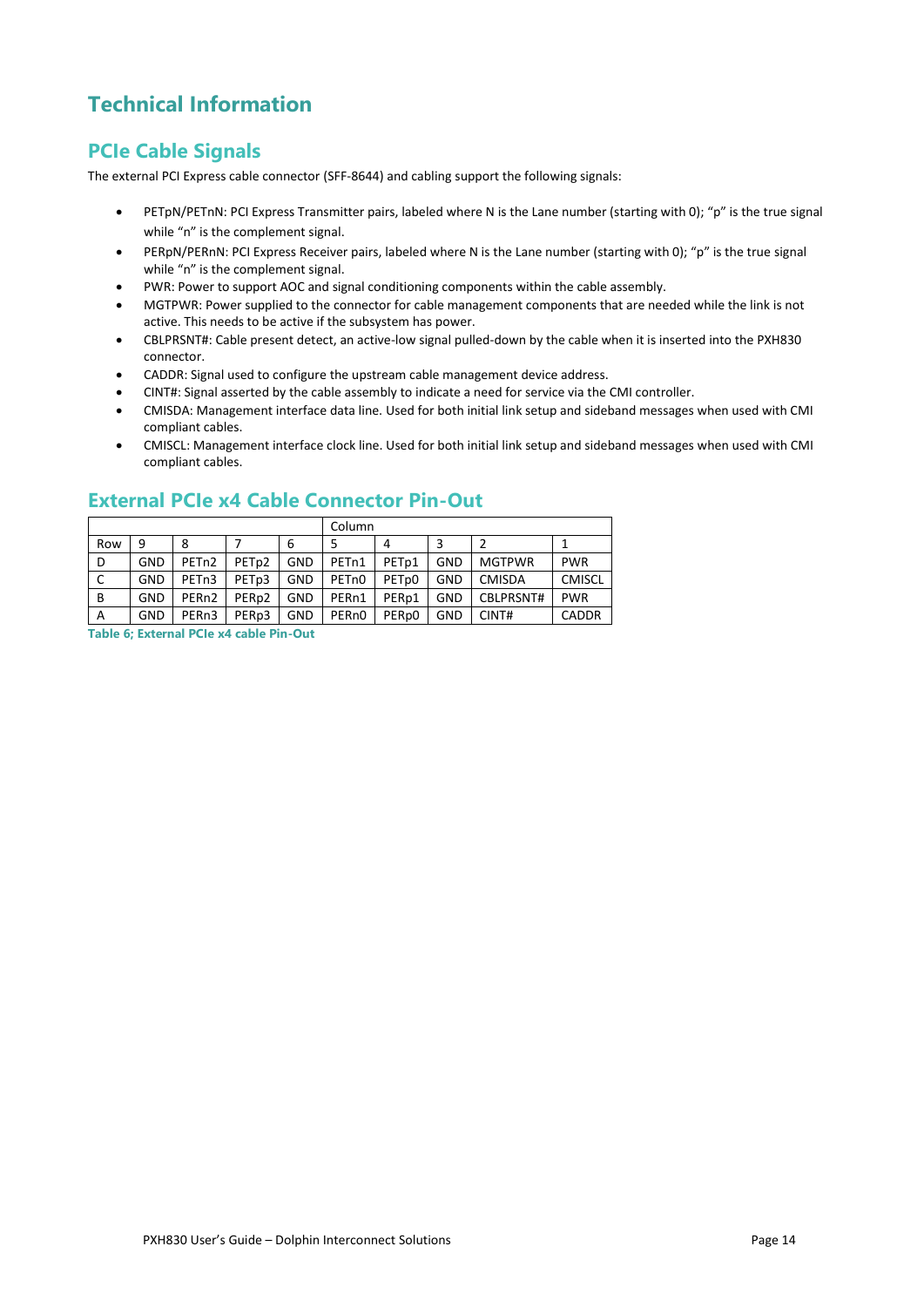# **Compliance and Regulatory Testing**

#### *EMC Compliance*

The Dolphin PCI Express PXH830 adapter has been tested to the following relevant test standards for PCI Express cards, telecommunication and industry equipment installed in a standard PC:

EN 55022 (2010), Class B EN 55024 (2010) , Class A EN 61000-6-2 (2005)

This does not ensure that it will comply with these standards in any random PC. It is the responsibility of the integrator to ensure that their products are compliant with all regulations where their product will be used.

### *RoHS Compliance*

The Dolphin PXH830 is RoHS compliant. A Compliance certificate issued by the manufacturer is available upon request.

#### *FCC Class A*

This equipment has been tested and found to comply with the limits for a Class A digital device, pursuant to part 15 of the FCC Rules.